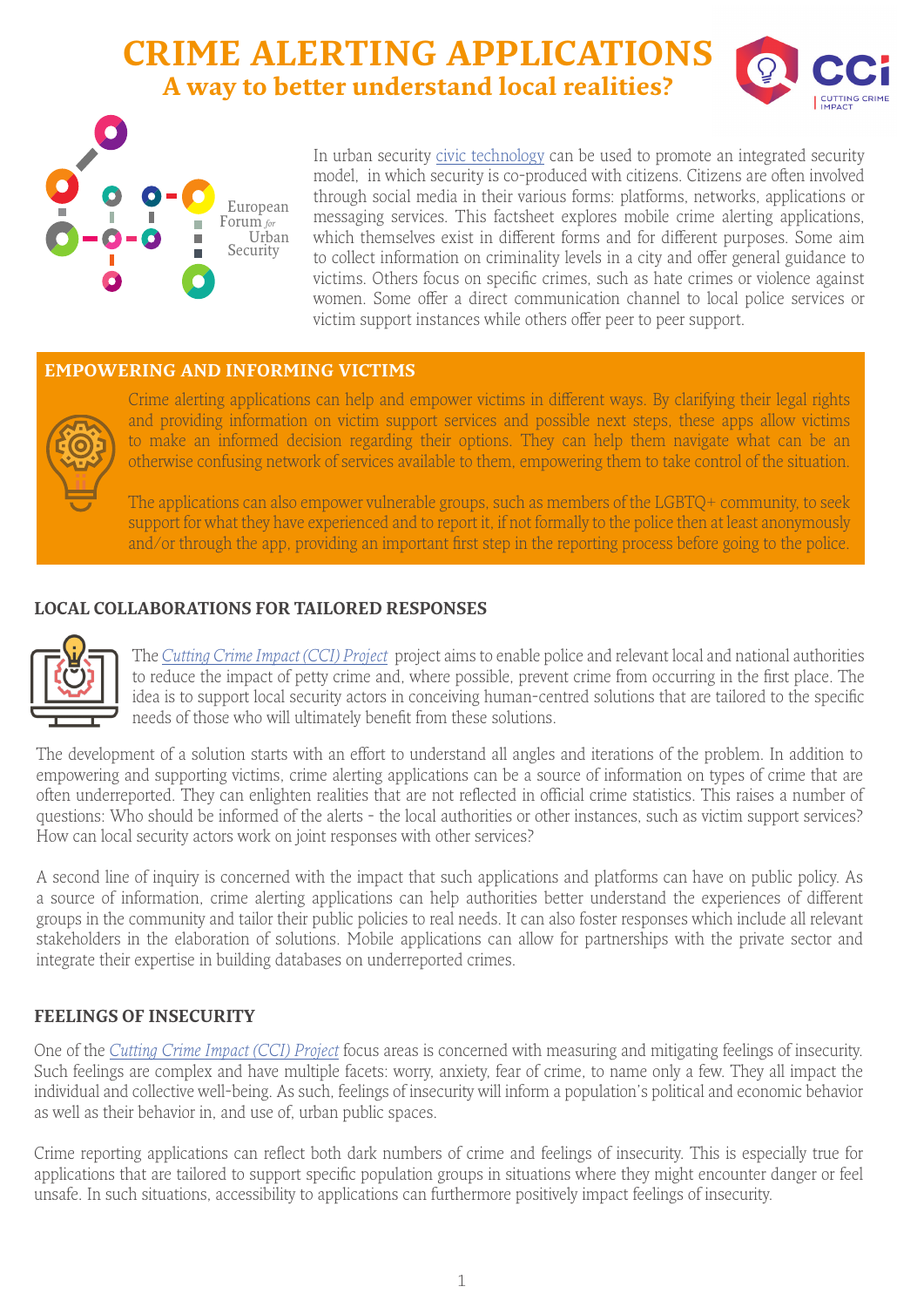# **LEGAL, SOCIAL AND ETHICAL IMPLICATIONS**



#### *1. Data bias / stigmatising neighbourhoods*

There is a risk that the data collected from crime alerting applications can be used in ways that lead to neighbourhoods being stigmatised. For example, the idea of using alert locations to create a 'heat map' can involve biases of various types.

Triggering an alert can be based on the user's subjective feelings of insecurity rather than whether they are objectively in danger. These subjective feelings are projected onto neighbourhoods; what one person finds inspiring and important another person may find unsafe and frightening<sup>1</sup>. Furthermore, such perceptions of insecurity may be informed by conscious or unconscious bias, leading to discrimination in the data collection. A potential lack of diversity in an app's user-base may exacerbate this issue, and there is a danger that the sample size of users is too small to be used as a basis for general conclusions.

This data bias can further have harmful financial consequences for neighbourhoods and their residents. Home and other real estate owners may face decreasing property values if potential buyers are put off by high levels of reported feelings of insecurity in the neighbourhood, and shops and other local businesses may lose potential customers.

<sup>1</sup>Oskar Josef Gstrein and Gerard Jan Ritsema van Eck, 'Mobile devices as stigmatizing security sensors: the GDPR and a future of crowd-sourced broken windows', [<sup>2017</sup>] International Data Privacy Law<br>1, available online a

#### *2. Protection of users*

Applications that rely on an open community of users to receive and respond to alerts can run the risk of being infiltrated by people with bad intentions. They are then able to monitor alerts and can for example access the location of a victim in distress, putting them at further risk. Furthermore, not everyone may be ready to receive the kind of content that they could receive during an alert. There is also a risk that open communities can give certain members a superhero complex, particularly in the case of women's personal safety. This can be very dangerous for both the person in distress and the person responding.

#### *3. Data protection*

There are several data protection risks associated with crime alerting apps. Firstly, anonymous or pseudo-anonymous users could have their data combined with other datasets and records, potentially meaning that a user may not remain unidentifiable when they want to<sup>2</sup>. The existing legal frameworks, notably the EU Data Protection Framework, fail to address evolving data analytic techniques that could lead to such compromising of anonymity. There is also a concern that such applications contribute to a subtle erosion of privacy by technology, as their tracking of users' location can be argued by some to be a form of surveillance.

 $2$  Ibid.,  $p<sup>9</sup>$ 

## **LOCAL PRACTICES**



## **[App-Elles](https://www.app-elles.fr/index_en.html)**

App-Elles is a free personal safety mobile application against gender-based violence, developed in 2015 by Resonantes, a French non-profit organisation that tackles violence against women and girls. The app has two main purposes: to provide help and resources and to provide an alert functionality. The alert functionality allows users to create a closed network of up to three trusted contacts, known as 'protectors', and allows a user to be a 'protector' for up to three people.

The user can trigger an alert when they feel the need; this sends an alert to their 'protectors', who are led to an alertmonitoring screen. The protectors are provided with as much information as possible, including a live audio recording, live geolocation and a way for the user to qualify the alert. With the agreement of the user the alert can also be routed to nearby security desks, such as a police station, who can monitor and dispatch alerts through a dedicated interface. The app can also provide resources tailored to the user's location, such as helpline numbers, weblinks, emergency services numbers and information on specific subjects such as rape and sexual assault. It also has an interactive map of useful places such as shelters, police stations and hospitals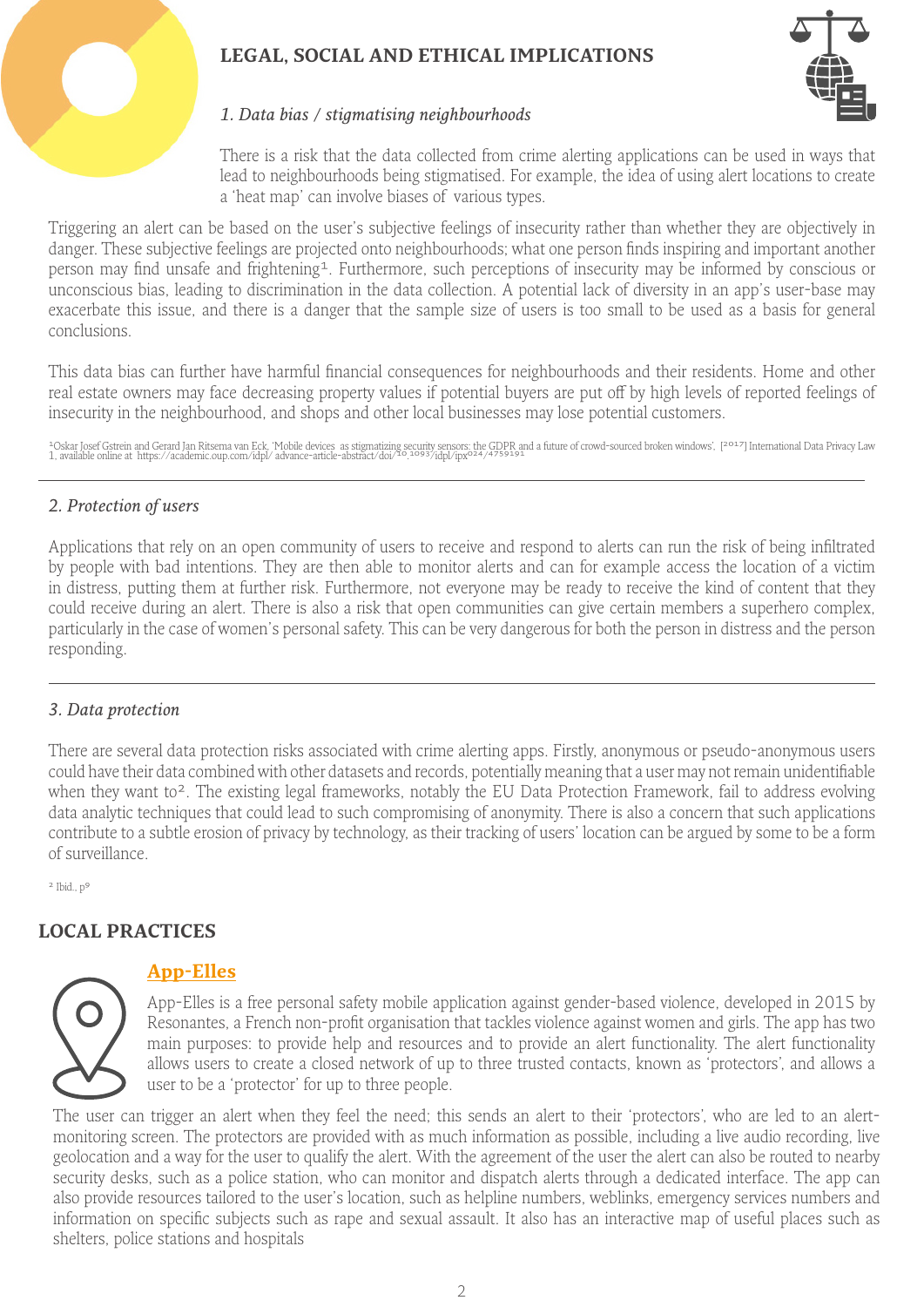AppElles can be a useful first step in victims getting help, when many do not feel able to report what has happened to them to the police and are not able to call either a trusted contact or the emergency services as a situation unfolds. The data from when an alert is triggered is kept for 15 days and can be downloaded by the alert emitor, providing proof of what happened to them that can be shown to the police.

# **[RightsApp](http://rightsapp-project.uab.cat/)**

RightsApp is a mobile application for IOS and Android operating systems, developed by the Institute of Law and Technology at the Universidad Autónoma de Barcelona and funded by the EU's Justice Programme. The main purpose is to empower EU citizens when they become victims of crime. The researchers responded to the following problems that crime victims tend to face:

- A lack of awareness regarding victims' rights
- A lack of legal knowledge making it difficult for them to decipher the legal documents encoding their rights
- Victims' rights are scattered across different documents and are therefore difficult to find
- Documents outlining victims' rights are in different languages that are not always the victim's own; this is especially the case if the person is abroad

The app is multilingual (available in Spanish, English, Italian and Portuguese), and provides information from a range of different sources. It models the Spanish legal framework, using a questionnaire developed with crime law experts to determine what category the situation of the user falls into and if this grants them special rights under Spanish law, as is the case with violence against women, domestic violence and terrorism, among others. It is based around three scenarios, offering a direct connection to the emergency services, collating information regarding victims' rights and enabling users to search for entities such as police stations, support centres and consulates, by city, country and type of entity.

The app collates information in the simplest way possible, through categorisation and simplifying the language used, making it easy for users to navigate and understand. The developers also collaborated with different local and regional actors to ensure that they had the relevant information. However, the questionnaire does not contain all of the crimes in the Spanish legal framework but rather a selection of them, and users tend to select the crime of their perception even if it is not the primary crime that took place. This makes it difficult to collect a list of crimes.

## **Riga Municipal Police App**

In 2015 the Riga Municipal Police (RMP) launched a new mobile application aimed at improving communication with residents. It enables users to communicate with the police by sending photos, videos and information. The app also has a GPS feature helping users find their nearest police station, a list of emergency phone numbers and a chat function to ask the police questions. When a report is made it automatically is entered into the police Electronic Event Journal, and once it has been verified as relevant it is forwarded to a police patrol. Reports that are not within police jurisdiction can be forwarded to the appropriate service. The expectation was that citizens would use the app to inform police of crimes and serious situations, however it is often also used to report on menial issues such as wrong parking, noise and even the length of a neighbor's grass. However, despite lockdown its use has been growing, so the RMP will continue to use the app.

## **FLAG!**

In April 2020, the French NGO FLAG!, which fights against discrimination against the LGBT community, launched with the support of the French government a mobile application by the same name. It is tailored to victims of and witnesses to anti-LGBT discrimination, discrimination against HIV-positive people or domestic violence within LGBT couples. The app allows them to report them anonymously and be directed towards appropriate sources of support and next steps. When reporting an incident the user has to state whether they are a member of the general public or an official, as well as the type of incident that occured, so that they can be directed towards the most relevant/appropriate sources of support and/or next steps. The app can be used to report both offline and online incidents, and whilst the user cannot submit personal details of the person responsible they can specify what category they fall into (eg family member, classmate, stranger, police officer).

Reports are geolocalized and dated, enabling a real-time map of reported incidents to be created, so that local authorities target public policies on these issues at the areas deemed most risky according to the map. The organisation, in partnership with the Fondation Jean Jaurès, will create a scientific committee to produce an annual report on anti-LGBT discrimination, discrimination against HIV-positive people and domestic violence within LGBT couples.